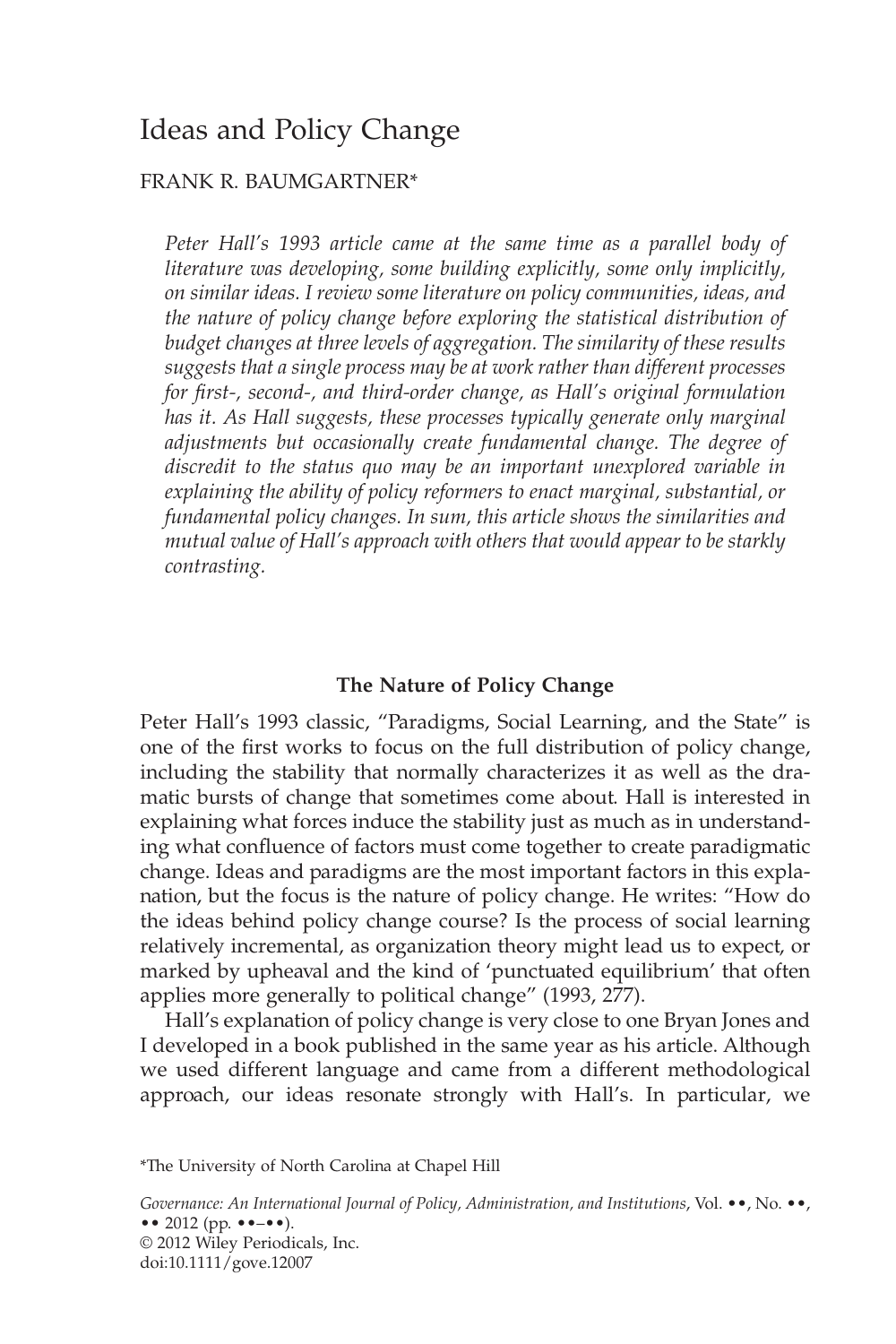focused on what we called the interaction of the "venues" of political authority and the "image" of the policy, or the ideas associated with it. In Hall's formulation,

issues of authority are likely to be central to the process of paradigm change. Faced with conflicting opinions from the experts, politicians will have to decide whom to regard as authoritative, especially on matters of technical complexity. . . . In other words, the movement from one paradigm to another is likely to be preceded by significant shifts in the locus of authority over policy. (1993, 280)

Bryan Jones and I described this process only slightly differently. Our idea that the emergence of a new policy "image" can weaken the claim of jurisdictional authority that a "venue" has over an issue is similar to Hall's idea. Furthermore, we assert that initial movements by other institutional venues to claim control over an issue can further reinforce the rival policy image. This results in a snowball process that leads to the same result that Hall describes above (Baumgartner and Jones 1991, 1993). Although we talk of positive feedback mechanisms, cascades, and image–venue interactions and not of paradigm shifts, the underlying concepts and mechanisms are remarkably similar.

Hall is clear in his 1993 article that the dependent variable is policy change, and the question of interest is not to explain a single change but to understand the nature of policy change more generally. Is it typically incremental, is it immune from radical change, or, as he writes, is it perhaps prone to the characteristics of punctuated equilibrium? This would mean that policy change is minimal most of the time but liable, on rare occasion, to be quite dramatic. Ideas are the key in explaining his conclusions, and the conclusions are that policy change is typically highly constrained because the ideas that support the status quo remain extremely powerful but that in the presence of paradigmatic shifts the policies themselves can be transformed, creating a new equilibrium and a stark break from the past.

Although Hall's work does not lay it out in the same manner as Bryan Jones and I did, the two works reach the same conclusions from different approaches. Because they use such different methodologies, the combined evidence from both approaches is more impressive than either standing alone. Although we have much in common, we also have some differences, and in this article I hope to explore some of these. Hall asserts that there are three different types of change: first-order change (routine adjustments to existing policies), second-order (changes in the policy instruments used to achieve shared goals), and third-order change (shifts in the goals themselves). Although there is no reason to doubt that this is the case, it may be possible to conceive of a single process that can explain the full range of types of change, without asserting qualitative differences among them, or boundaries separating the three levels of change.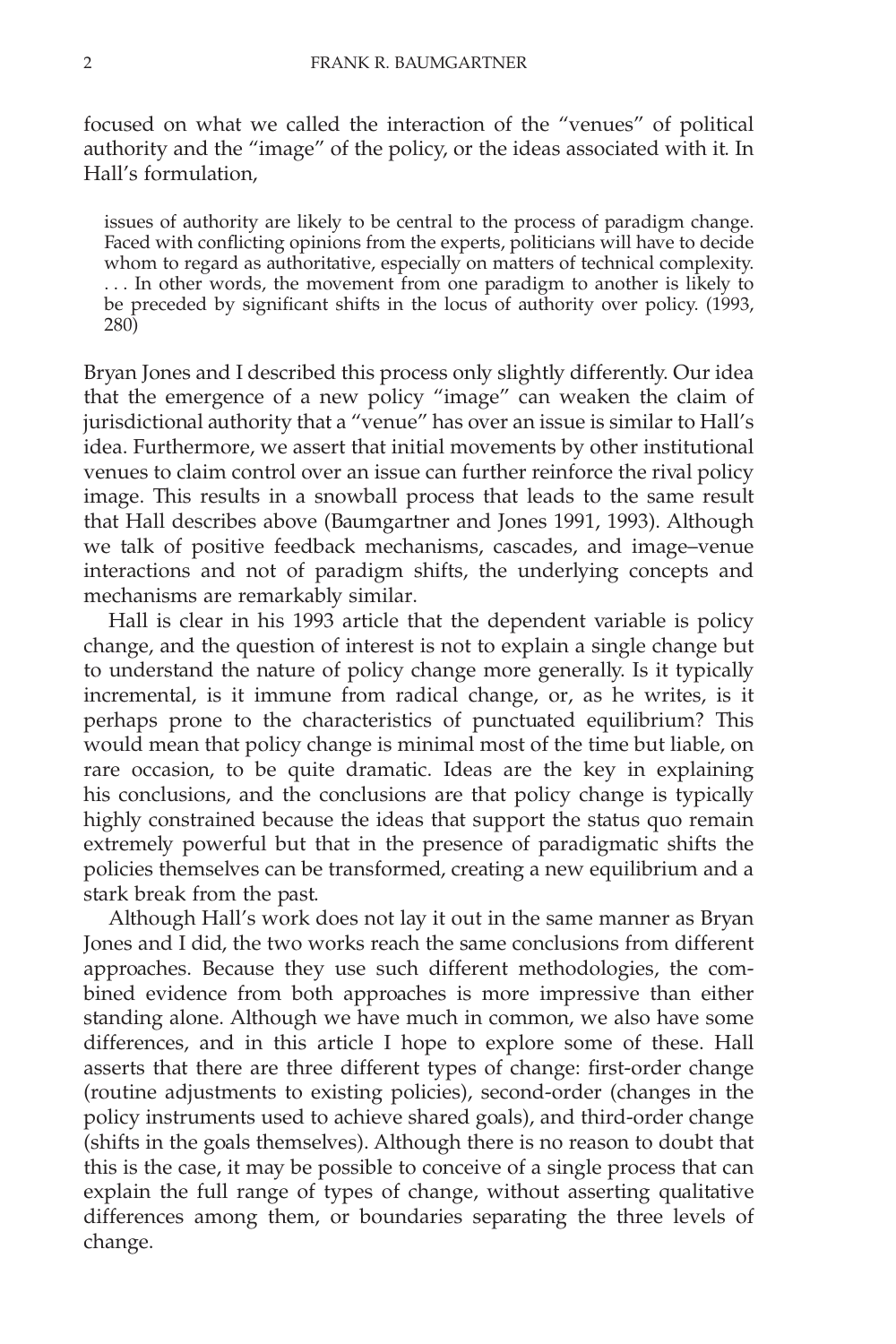



*Notes: N* =  $3,726$ ; K =  $606.01$ ; LK = 0.605. Extremely high/low values clustered at –80 and +150. Excludes: financial subfunctions and trust funds, observations where the lagged value is less than \$100 million, and observations where the value is negative.

For OMB subfunctions, we can distinguish among discretionary, mandatory, and defense spending. Values are as follows: Domestic discretionary: *N* = 2171, LK = 0.600; domestic mandatory: *N* = 762, LK = 0.519; defense: *N* = 694, LK = 0.667. Although defense-related expenditures have higher kurtosis values than other types of spending, all categories share this characteristic to a substantial degree. K, kurtosis; LK, L-kurtosis; OMB, Office of Management and Budget.

Figure 1 displays the most general demonstration of the power of the punctuated equilibrium approach to policy change. It is the simple frequency distribution of annual budget changes across about 60 categories of U.S. federal spending from 1947 to 2008.

The figure makes clear that the vast bulk of budgetary shifts in the postwar period are extremely minor adjustments: changes between -5% and +15% constitute the huge central peak of the distribution. However, the figure also shows surprisingly "fat tails" (and the right-hand tail continues on so far that we had to cluster all extremely high values at +150% in order to render the graph more easily readable). The combination of what could be called "extreme incrementalism" (reflected in the central peak) and significant numbers of radical budget changes is powerful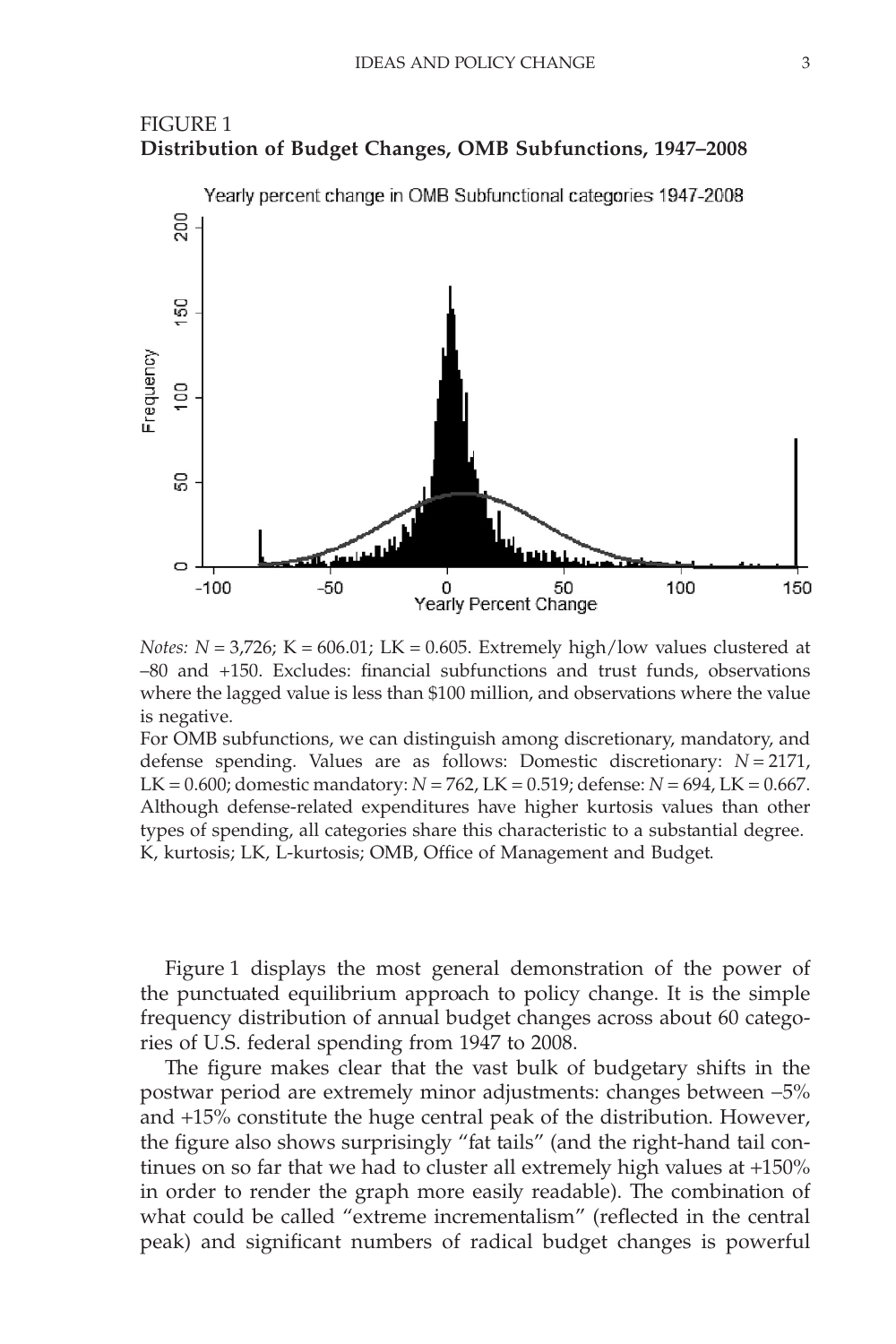evidence, across the board, for the punctuated equilibrium notions that Hall described in his 1993 article. And his explanation, that ideas matter, helps explain both the stability and the change.

# **Three Levels of Change**

One of the most compelling elements of Hall's argument is that there are three types of policy change, each associated with a higher level of change: routine adjustments to known policy instruments, changes in the policy instruments themselves used to achieve shared policy goals, and shifts in the goals themselves. There is no question that new ideas can be at different levels, and my own work with Bryan Jones has addressed the issue in similar (but not identical) ways: Individuals or organizations develop an understanding of the nature of the social problem, assess the relevant solutions, and pick among the relevant policy options (Jones and Baumgartner 2005, ch. 2). In all cases, one element is key: Has the status quo been discredited, and to what degree? In cases where the status quo policy can be demonstrated to be functioning reasonably well, or where there is no widely accepted alternative policy available, significant policy change is unlikely and whatever changes do occur would be expected to remain in that high central peak of minimal adjustment as shown in Figure 1. (In Hall's formulation, it is hard to imagine moving past stage  $1$  if the existing policy is working well, and certainly not past stage 2). Where the status quo is highly discredited, on the other hand (e.g., mortgage and securities regulation after the 2007 financial crisis), proponents with radically new ideas may at least try to get them accepted. And, as Hall suggests, they might be able to alter the very definition of what goals we are attempting to achieve. So Hall gives an excellent understanding of why policies change so little most of the time but can sometimes change so dramatically. Hall's understanding appears completely consistent with a broader view that does not rely on the three levels of change concept however.

Natural scientists studying physical processes are prone to recreate the distribution of observations with a mathematical model. If the model fits the observations, then the simplest explanation of the distribution of the observations would be one that corresponds to the model. In the next section, I look at budgetary changes at three very different levels of aggregation and show that the same distribution applies to all of them. No matter how we aggregate the data, we see something remarkably similar to Figure 1. So the question that follows from this, which I pick up on the conclusion, is whether we need to distinguish among the three levels of change that Hall proposes, or whether perhaps there is a more general process that explains policy change of all types.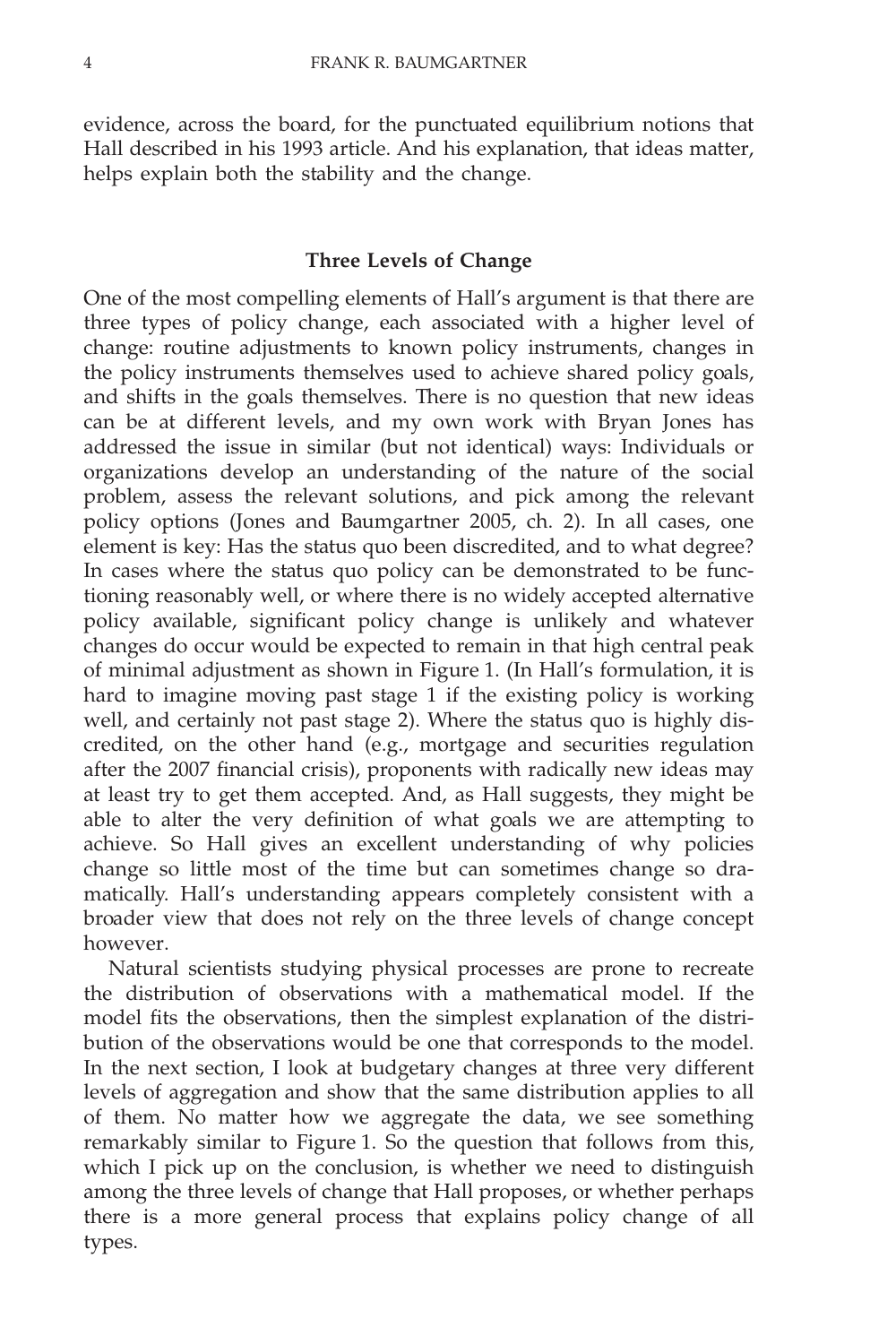# **The Distribution of Changes at Three Levels of Aggregation**

This section presents a series of data on the same question aggregated in three ways: the entire U.S. federal budget (one observation per year), by OMB "function," and by OMB "subfunction." The Office of Management and Budget presents the annual budget in 17 major categories of spending (called "functions") and further breaks these down into about 60 smaller components, called "subfunctions." The Policy Agendas Project (http:// www.policyagendas.org) makes available all these data and has revised the historical data back to 1947 to ensure consistency in the use of current OMB definitions of what the categories entail (i.e., any shifts in spending cannot be attributed to changes in OMB's classification system).

Figure 2 presents the trace of federal spending from 1791 to 2010 in billions of inflation-adjusted 2010 dollars. Figure 2a presents the raw numbers, and Figure 2b shows the same figures on a logarithmic scale to make the early period more discernible. Spending started at the equivalent of approximately \$100 million in 1791 and remained in the range of \$90– 200 million from 1791 to 1811, when it surged from \$134 million to \$332 million in a single year, associated with the outbreak of war in 1812. The figure shows a series of plateaus, some temporary surges associated with wars, and steady growth. From its initial base of about \$100 million in the early years of the Republic, spending reached \$500 million in 1833, \$1 billion in 1847, \$10 billion in 1862, \$100 billion in 1918, \$1 trillion in 1943 and again in 1967, \$2 trillion in 1989, and it ends the series in 2010 with a value of \$3.7 trillion.

A simple glance at the data, especially on the log scale, makes clear that dramatic adjustments are surprisingly common. Figure 3 shows the same data, on a logarithmic scale, in terms of dollars per capita.

Federal spending per capita in the early years of the Republic was approximately \$24. Significant "ratchet effects" can be seen after the war of 1812 and in the 1830s. At the close of the Civil War, spending settles in a range of \$100–200 per capita, more than five times higher than two generations before but relatively stable or even declining over several decades. Later wars also create shifts in the order of magnitude of the size of government, after the war-time spending is taken out of the picture. After World War I, spending is in the range of \$300–600 per person, and after World War II, it begins a steady rise from about \$2,000 in 1948 to end the series in 2010 with a value just over \$12,000. (It is worth noting that most of the increase in spending per capita can be related to increases in the economic output of the U.S. economy; gross domestic product (GDP) per capita increased by a factor of more than 20 from 1841 to 2010. Federal spending as a percent of GDP increased but not as fast as spending per capita would suggest. Even this figure shows similar periods of surge and stability, so Figure 3 reflects fundamental shifts in what we expect from government at the most basic level.)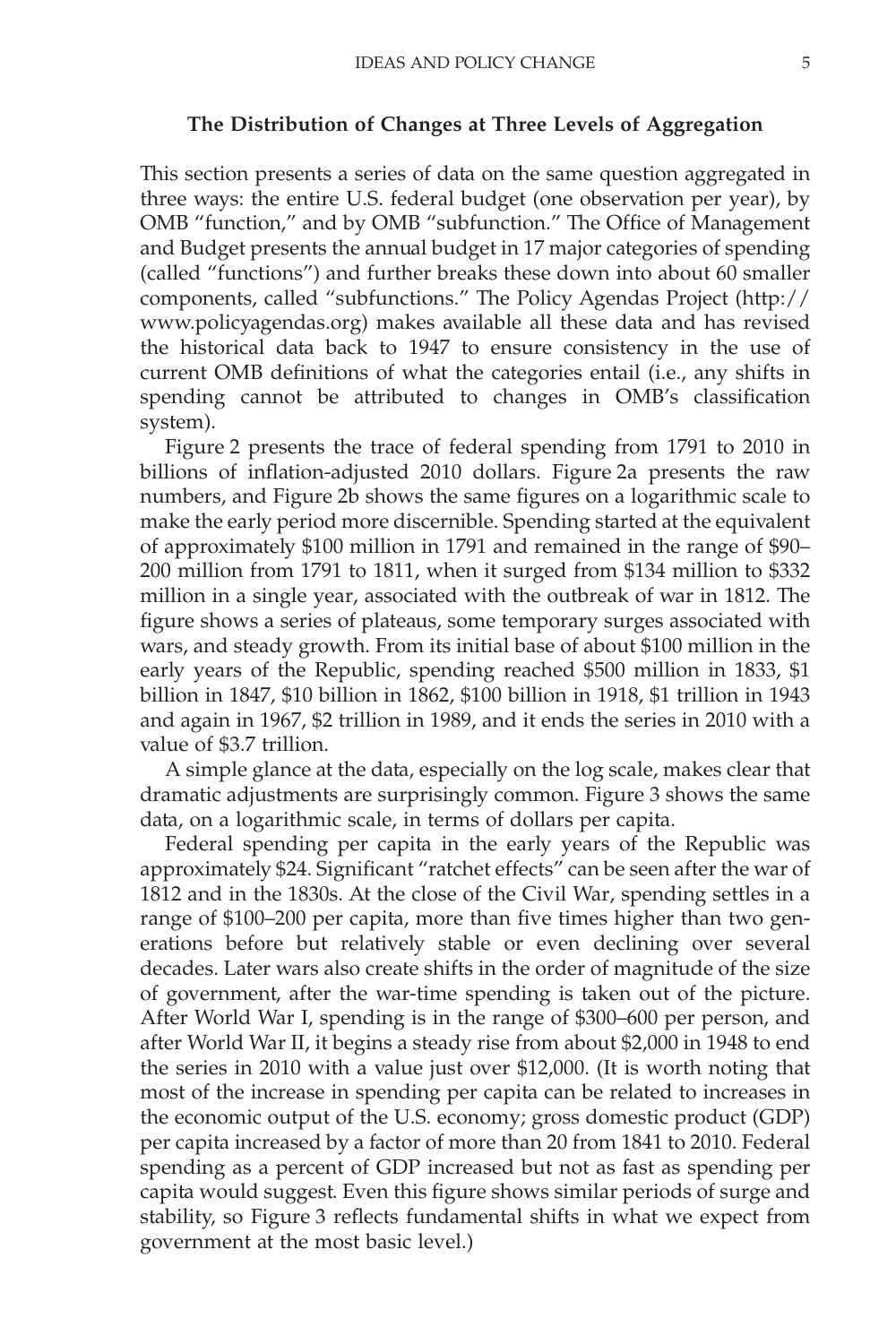

Clearly, what we expect of government, a very large-scale question, goes through some important, but only occasional, adjustments. Typically, we expect from government a similar array of goods and services as we had expected in the previous year. Occasionally, we dramatically change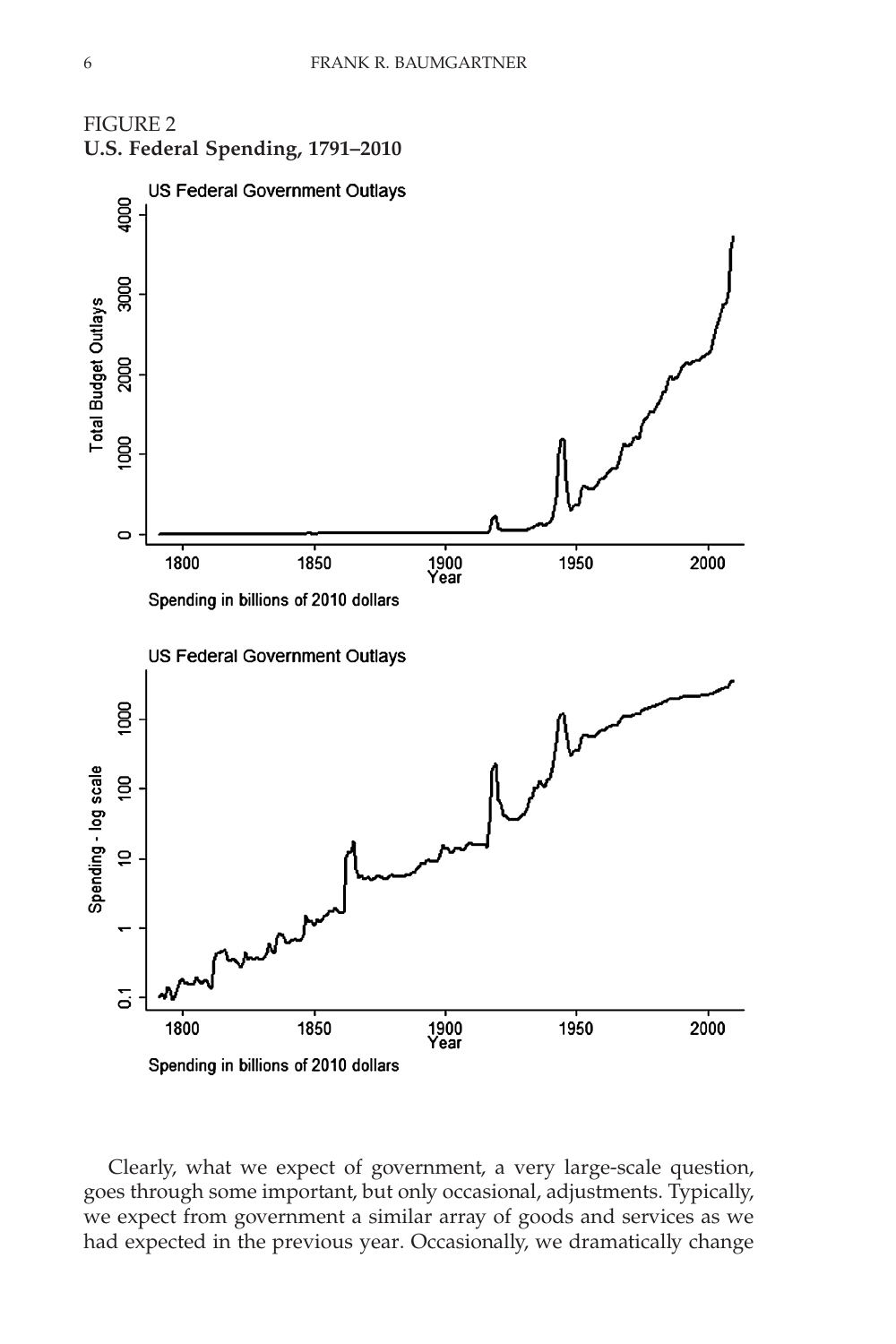

*Note:* The figure shows inflation-adjusted spending in thousands of dollars per capita, on a log (10) scale. The data begin with a value of approximately \$20 per person and rise to about \$10,000 at the end of the series.

our expectations. Demonstrated failure of the status quo (through the outbreak of war) may have a lot to do with this.

Figure 4 presents the data from Figure 2 as a frequency distribution. It shows 197 annual observations ranging from three years when the budget declined (in one year) by more than 50%, through the bulk of observations where the budget shifted only incrementally from what it had been in the previous year, to five observations when the budget increased by more than 150%.

Figure 5 presents the same presentation but aggregated at the level of the OMB "function," or major category of spending. Rather than 197 annual observations, here we have just over 1,000 cases from 1947 to 2008, with 17 consistent categories of spending per year. This is similar to Figure 1, which presented the OMB "subfunction" level, with almost 4,000 observations covering the same historical period.

Figures 1, 4, and 5 show that each of the series is associated with an "extreme-value" distribution that Bryan Jones and I have previously argued is emblematic of a punctuated-equilibrium pattern of policy change: An overabundance of extremely small adjustments based on the previous year's base combined with a consistent presence of changes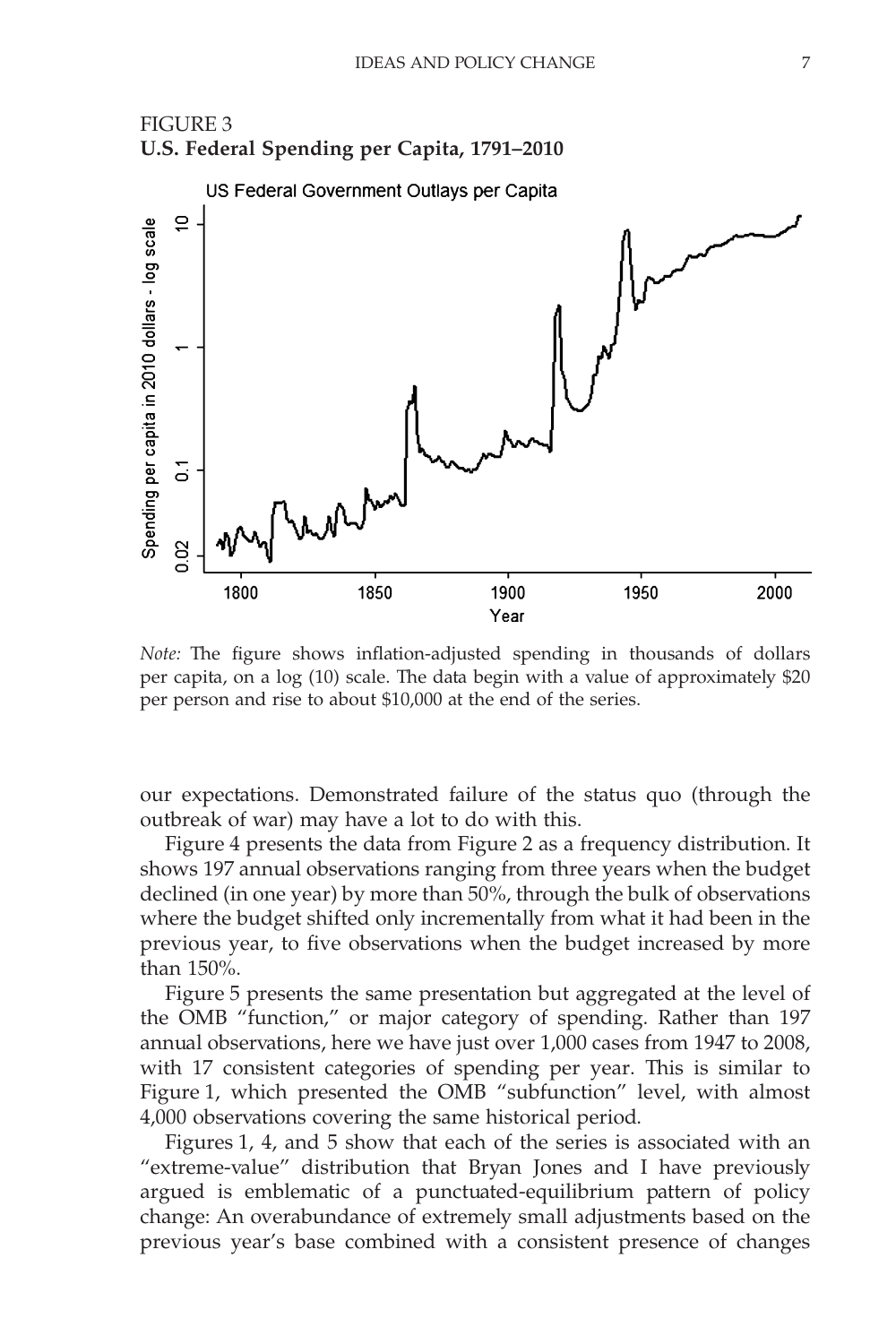

*Notes: N* = 219; K = 68.13; LK = 0.553. Extremely high/low values clustered at –80 and +150. For total outlays, similar figures for defense and domestic spending separately show that defense spending has a greater number of extreme values than domestic, but both kurtosis values are extremely high. Defense only: *N* = 179, LK =  $0.557$ ; domestic only:  $N = 179$ , LK =  $0.415$ . K, kurtosis; LK, L-kurtosis.

50

Yearly Percent Change

100

150

 $\bf{0}$ 

many standard deviations from the average. Furthermore, these extreme values occur on both the positive and negative sides of the distribution, though they are more common on the positive side.

The similar characteristics of the data series even at different levels of aggregation suggest a "scale-free" process (see, e.g., Bak 1996; Barabasi 2005; Sornette 2000 for discussions of this concept, common in the study of complexity). Although it is clear that many of the huge shifts in overall spending patterns at the highest level of aggregation seem to be due to wars, the same may not be true at lower levels of aggregation. In fact, no wars since 1947 have affected overall spending levels in the same way as the wars of 1812, 1860, 1914, and 1940. Figures 2 and 3 make clear that the post-1947 period is remarkably stable. However, beneath that overall stability there are as many punctuations in detailed spending in the post-1947 period as there were in overall spending over the longer term. This suggests that budgeting may be a "scale-free" process, with a single process explaining the distribution of changes across the board. In fact, whereas Hall identifies three levels of change with the highest level being

S

 $-50$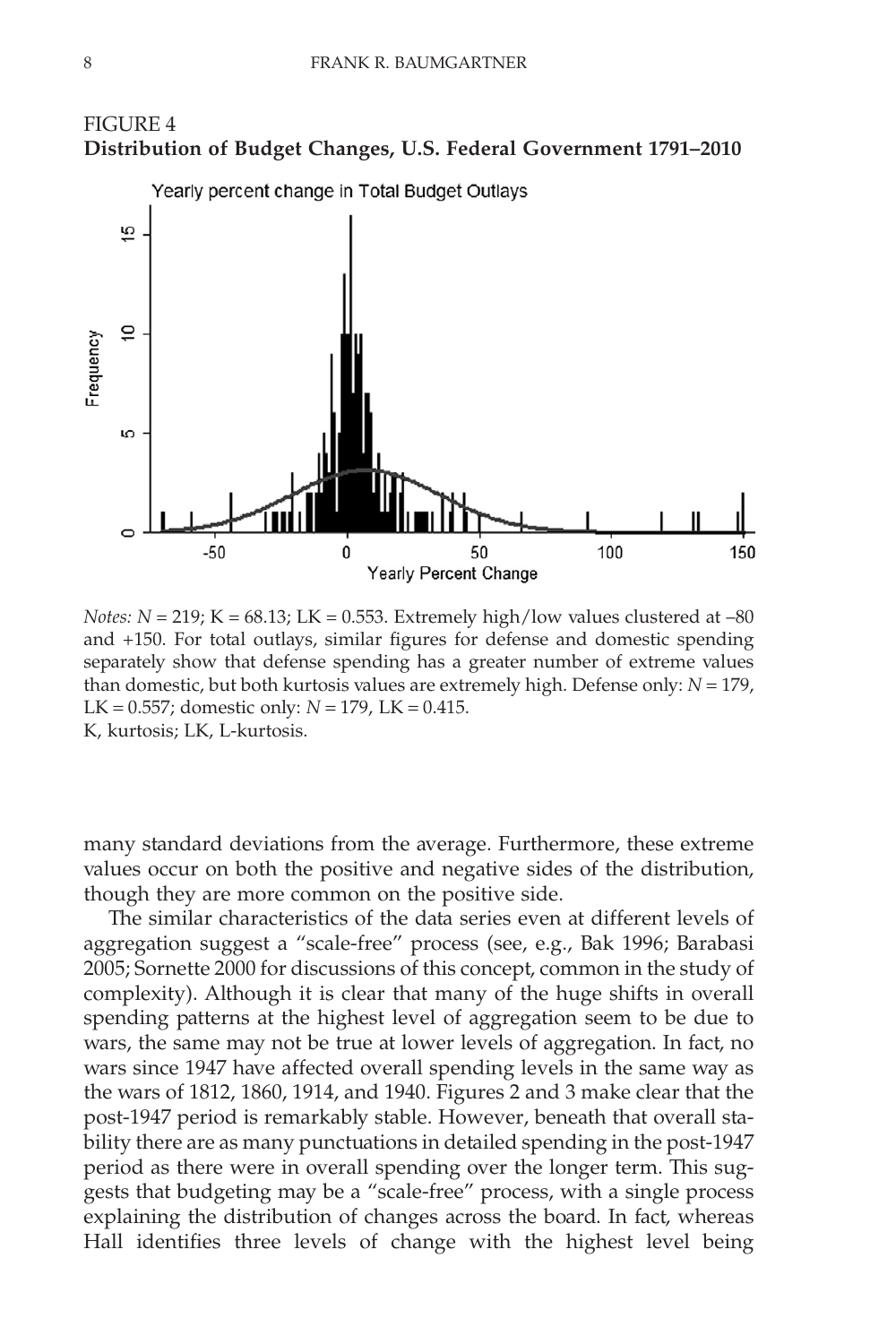



*Notes: N* = 1,074; K = 190.96; LK = 0.580. Extremely high/low values clustered at –80 and +150. Excludes: financial subfunctions and trust funds, observations where the lagged value is less than \$100 million, and observations where the value is negative.

K, kurtosis; LK, L-kurtosis; OMB, Office of Management and Budget.

paradigmatic shifts within an issue-domain, the data here suggest that if we look at a larger number of observations across a longer time span, there may in fact be no limit. After all, Figures 2 and 3 show that at several periods since 1790, the size of the entire federal budget has undergone dramatic revisions. Although we normally accept last year's budget as a basis for this year's spending, in exceptional times, these expectations are jettisoned. Important shifts in the scope of government have come very abruptly, and once in place the effects have been long lasting. Rather than suggest that there is a fourth level of change that fell outside of the observations included in Hall's empirical study of monetary policy in Great Britain, another way to look at this is that policy change may be a scale-free process. That means that a single process of allegiance to the status quo normally obtains, that this can occasionally be disrupted, and that these dynamics can occur at any level of aggregation, from the most minute adjustments to established policy routines, through substantial revisions of existing policies, and even beyond that to shifts in our collective expectations of what government should be. (For more details on this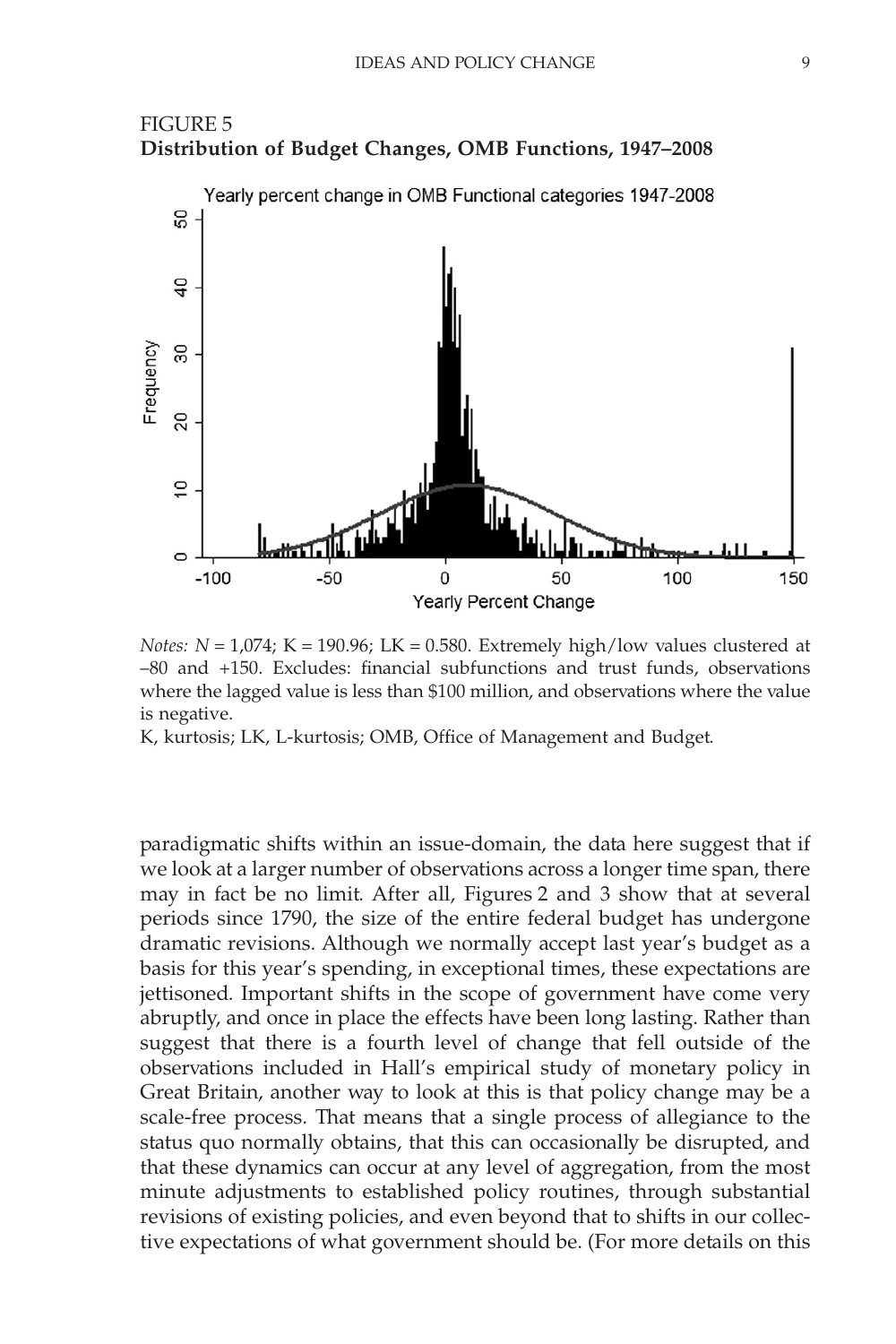analysis and findings that the results are quite common across Western countries, see Jones et al. 2009).

# **Padgett's Three-Level Model of Budgetary Change**

Hall's concept of levels of policy change has similarities to work by John Padgett (1980, 1981) though the research comes from such different intellectual traditions that it is hard to see the similarities. I will try to point them out here, with respect to both authors and without trying to suggest they are saying the same things. In fact, the point of interest is that two such different approaches can have such similar implications.

Padgett (1981) describes a simple three-level hierarchical model of budgetary decision making. At each of three levels, different organizational logics determine how decisions are made. The budget, however, is a result of decisions made at all three levels, not any one of them. First, at the presidential level, "decision making centers on the macroeconomic determination of total federal spending. Fiscal policy and defense or warrelated issues reign; the outcome is a total domestic spending target." Second, at the OMB or cabinet secretary level, the focus is on "relative spending priorities among programs." Third, "at the most micro level of budget examiners and program chiefs, decision making centers on the administrative determination of 'proper' allocations necessary to fund individual program 'needs' " (1981, 79–80).

According to Padgett (1981, 82–83), decision making at each of these three levels of the governmental hierarchy is driven by different cultural and professional norms. At the program level, different legal norms determine which programs are "controllable" and which are not: Discretionary and mandatory spending programs are not amenable to the same types of controls. At the second level, that of cabinet secretaries, Padgett focuses on "institutional missions" and "constituency relations" as key drivers of relative priorities. And finally, at the highest level, fiscal targets are driven by macroeconomic goals and the relative mix of defense versus domestic spending. There should be nothing particularly controversial in what Padgett describes so far.

Padgett (1980) lays out a model similar to that which Bryan Jones and I have proposed (2005) where budgeting officials present their priorities to supervisors above them in an administrative hierarchy. Supervisors react differently to "major" and "minor" demands. "Minor" demands are rubber stamped but cannot be significant. Major demands are the object of more attention and may be approved or even adopted as major priorities as the supervisor makes their own demands up the hierarchy. His model of the "hierarchical garbage can" has just three levels: programs, agencies, and the president. However, the concept of similar decision-making processes, each reinforcing the cognitive limits of the decision maker, but embedded in a hierarchical structure, is highly relevant to how Baumgartner and Jones conceive of the process.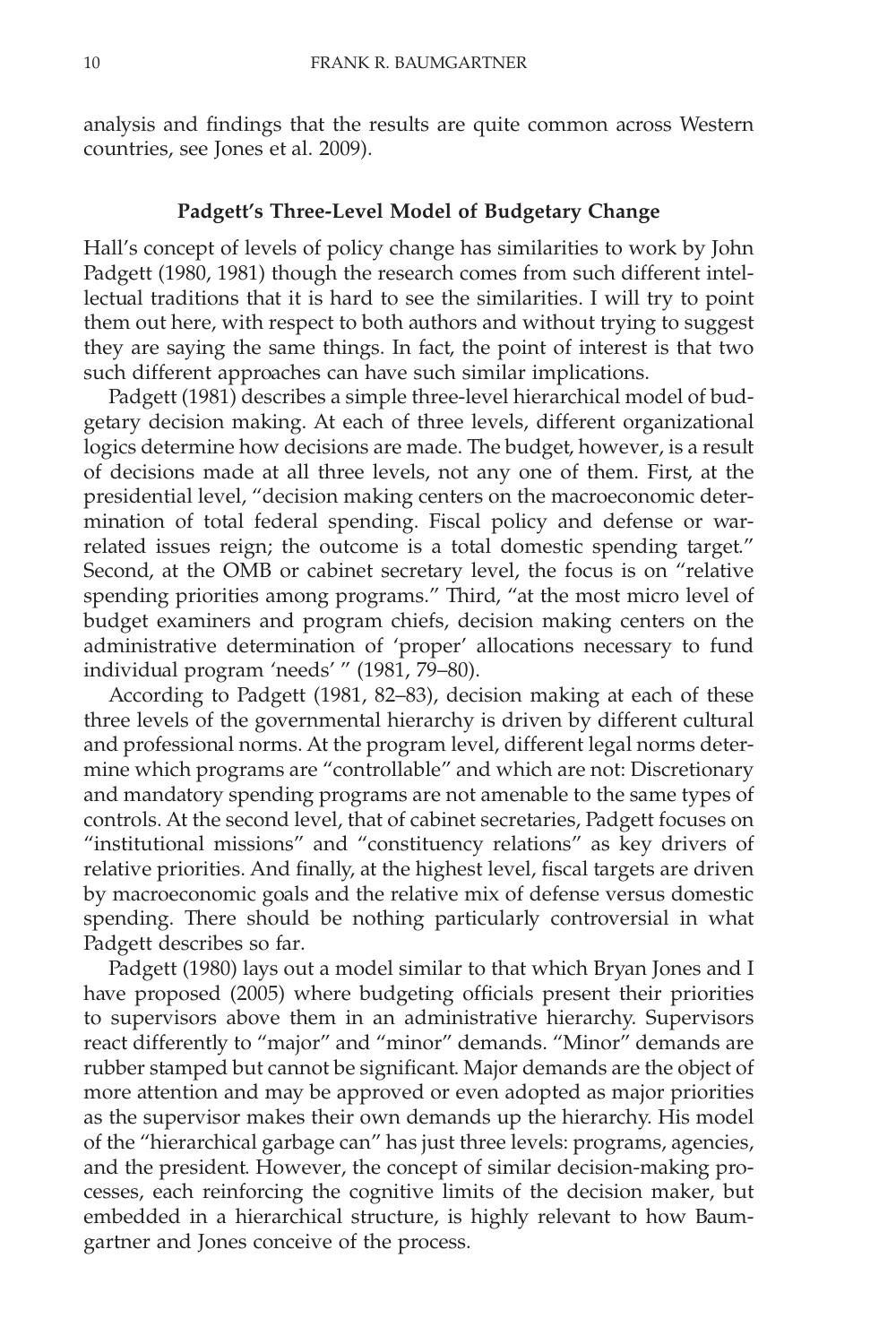The key idea that ties these disparate approaches together, including Hall's, is that small adjustments can be made without major involvement by outside political actors, that larger reallocations might necessitate cabinet- or higher-level involvement, and that the entire process is embedded in context where the president sets overall fiscal targets. Padgett (and Jones and Baumgartner) lay out this process in a manner quite different from how Hall distinguishes among the three levels of change. However, the parallels are clear: Where Hall discusses routine adjustments to known policy instruments Padgett refers to the bureaucratic logic and Jones and Baumgartner refer to routine fine-tuning from previously identified policy solutions. Where Hall incorporates changes in the policy instruments themselves used to achieve shared policy goals, Padgett's vocabulary focuses on more important revisions to policy that must be approved by a higher political authority, and Jones and Baumgartner refer to the identification of new policy solutions to solve previously identified policy problems. Finally, third-order change, or shifts in the goals themselves is, for Padgett, the result of random timing: the right bureaucratic logic and evidence being adopted by higher authorities at a time when they have the president's backing and at a time when resources are available. In the Jones–Baumgartner discussion, this is the identification of new policy problems as major priorities.

Although the links between these three approaches are not perfect, all three are dealing with how we understand a process that occurs at different levels. For Padgett, the levels are explicitly bureaucratic; he is interested in explaining the formal budgetary process. For Jones and Baumgartner, the levels are part of a model of decision making that ranges from the identification of problems on to the implementation of solutions. In the absence of a perceived "crisis," routine decision making dominates, and attention focuses on only marginal adjustments to known policy instruments. However, when a policy is perceived to have failed, more fundamental questioning may occur about the basic goals of the policy. When this occurs, dramatic policy shifts may follow. For Hall, the levels are degrees of policy change as reflected in the degree to which underlying assumptions about the structure of the policy are called into question. All three approaches lead to implications consistent with a punctuated equilibrium distribution of outcomes.

Padgett (1980) even incorporates into his model an important concept, the weight of past decisions, or may be called the power of the status quo. He posits a parameter,  $C_i$ , which "controls the sensitivity or speed of the analyst's revision of the old estimate, A, in response to new information. Hence, the parameter  $C_i$  can be interpreted as the 'confidence' the analyst places in his or her own earlier estimate" (p. 588). New information can undermine the previous decision-making assumptions. With previous assumptions undermined, more dramatic policy shifts are possible. On the other hand, new information can be ignored if the decision maker has very high confidence in the previous estimate as compared with the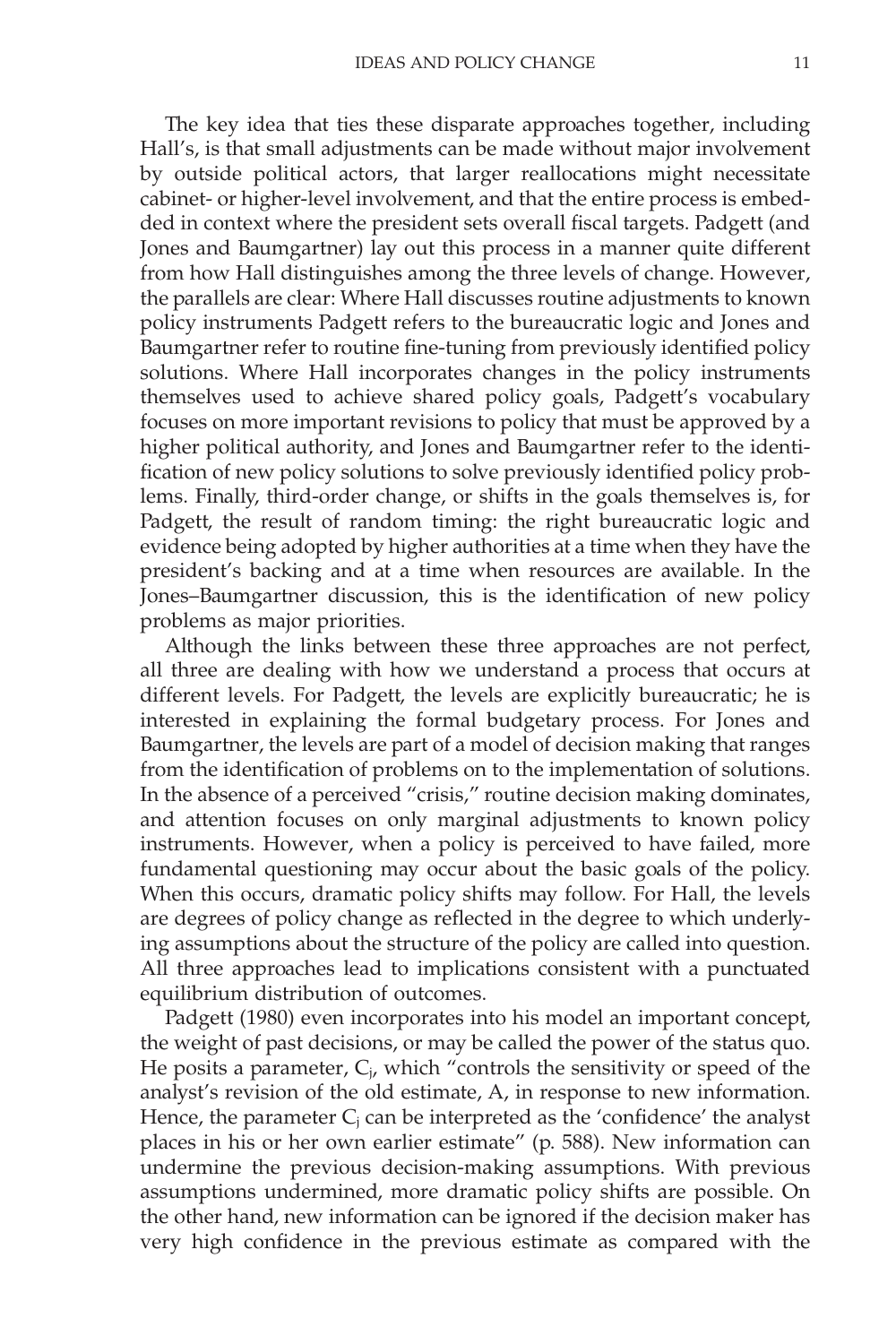accuracy or import of the new information. Thus, we have a formal presentation of the idea that the power of the status quo is itself a variable separate from the strength of arguments for a new policy. Padgett's proposal is that where the status quo is powerful, this can be seen as a high value in a parameter associated with analysts' assessments that their previous estimates were highly accurate. When that parameter is extremely high, major shifts are unlikely, even when new information enters the system seeming to justify important policy shifts. When it is lower, the system is more open for major adjustment. Information coming at the wrong time may have little impact; coming at the right time, it can justify a revolution.

Why would policy analysts have very high confidence in the value of their previous understanding of the state of the world as it relates to the program they administer? It could be that new information suggests only the need for marginal adjustments. However, it could equally be because their belief is based on a theory, a worldview, an outlook, a paradigm. Information suggesting that paradigm is outmoded, inaccurate, or detrimental to good public policy may be heavily discounted. Thus, we would advance our understanding of policy change dramatically if we could develop a stronger theory of the power of the status quo.

How powerful does new evidence have to be in order to shake the status quo? Padgett's conception is useful as it pushes us to see the strength of the status quo as a variable, and one separate from the power of the idea that seeks to replace it. It also allows us to note that some actors in the process may place a high value on the status quo policy, and therefore severely discount or minimize any information suggesting it has flaws or is inadequate, whereas others may see that same new information and give it much greater importance. All this is reflected in Padgett's  $C_i$ formulation.

#### **Policy Communities and the Power of Ideas**

Hall (1993) makes reference to Hugh Heclo's assessment that "policymaking is a form of collective puzzlement on society's behalf" (1974, 305–306). In the 1980s, significant scholarly enthusiasm surrounded the idea that we could understand something important about political power by analyzing the behavior of communities of policy professionals within and outside the state. Hall's focus on policy paradigms and ideas as driving forces of policy change as opposed to state-led theories reflects this orientation as well. In fact, this journal devoted one of its first special issues (*Governance* 1989, volume 2 issue 1) to the study of "Policy Communities as Global Phenomena," a project cited in Hall's 1993 article. In his introduction to this issue, Jack L. Walker, Jr. wrote:

The articles in this collection all concern one important aspect of this fundamental process . . . —the development of para-bureaucratic communities of policy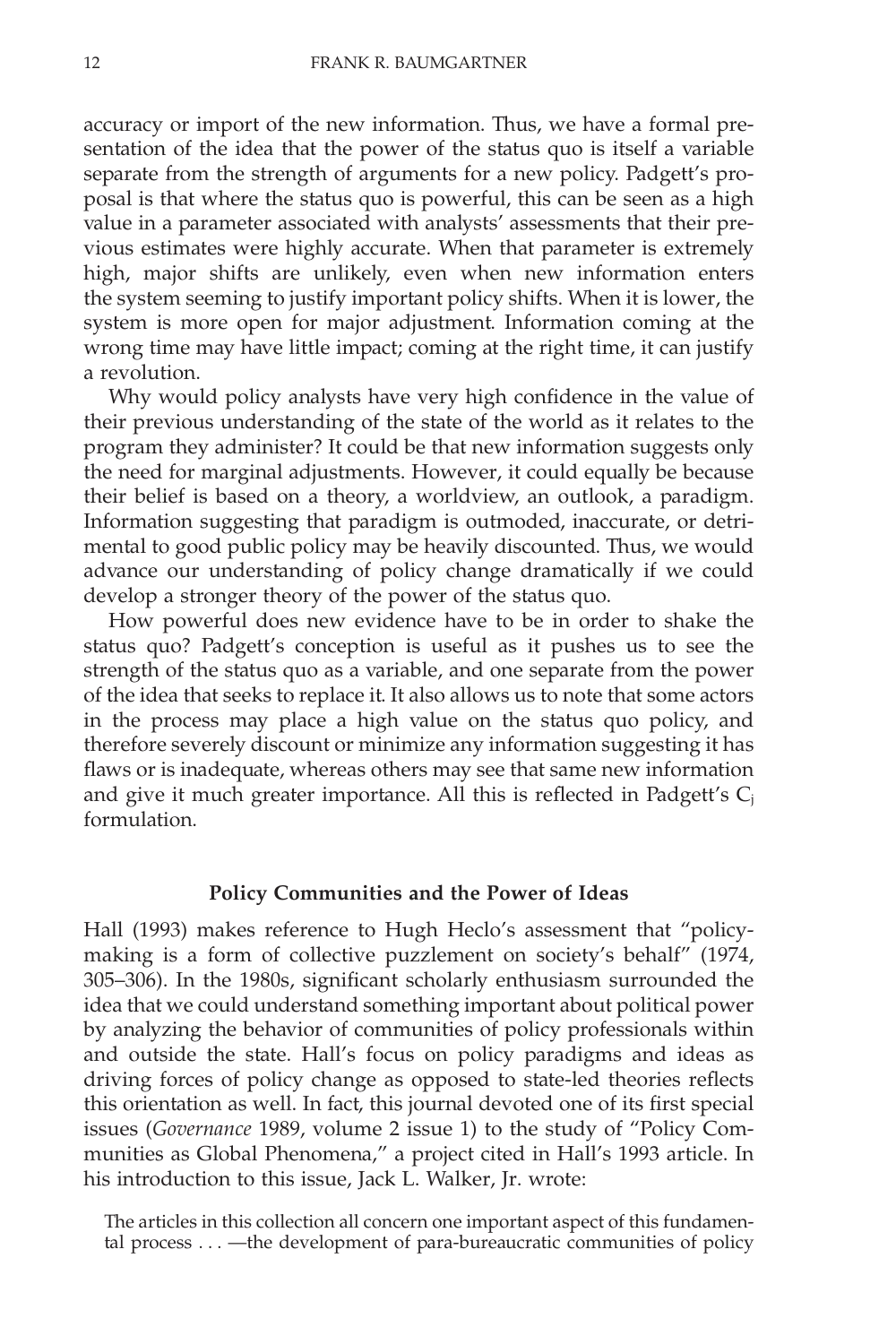specialists based within and without the formal institutions of government, and their relations with the central political leaders of their countries. The articles concern the sources of creativity in society, and they try to trace the channels through which the ideas of those with specialized knowledge filter into the policy-making process and eventually become the basis for reform. (Walker 1989, 2)

Viewing bureaucrats as "sources of creativity" seemed a new thing at the time. Hugh Heclo was far from the only scholar to travel far and wide to interview members of these various policy communities to understand the processes by which ideas were translated into policy (see, e.g., Aberbach, Putnam, and Rockman 1981; Anton 1980; Baumgartner 1989a, 1989b; Campbell et al. 1989; Eldersveld, Kooiman, and van der Tak 1981; Hall 1986, 1989, 1993; Heclo 1974, 1978; Kingdon 1984; Putnam 1976; Walker 1977, 1989). The focus was on forces outside of political parties and elections that could cause social change. And the surprise answer was that bureaucrats could be interesting. The focus on communities of experts, rather than particular agencies or institutional positions, was an important shift in focus in comparative politics and one that brought together scholars studying processes in many disparate countries (e.g., our special issue of *Governance* included papers on labor policy in Yugoslavia, economic policy in Maoist China, nuclear power in France, and social policy in Japan).

Although the literature on policy communities grew out of an older U.S.-based literature on policy subsystems that first noted the informal but recurring relations among those inside and outside of government who share expertise on a particular domain of public policy, it differed from the literature on iron triangles, policy whirlpools, and the like because it placed its emphasis not so much on the shared economic interests but rather on the ideas and shared worldviews that identified the members of a single policy community. Hall's focus on ideas comes from this tradition.

#### **Ideas and the Status Quo**

Shared professional norms and ways of thinking are the glue that holds together a policy community, and ideas are at the core of Hall's explanation of policy change. When ideas are widely shared by an entire policy community, they can be called a paradigm. Some policy communities may well be dominated by a single paradigm, others may see competition, and others may see the replacement of one dominant paradigm by another. I have written recently (with others) about the sticky nature of ideas within policy communities: Reframing an issue is not very easy because other experts within the community typically have strong attachments to the status quo definition of the issue (see Baumgartner et al. 2009). We found, for example, that one of the most powerful and commonly used arguments in Washington, DC is the "risky scheme" argument. Essentially, any proposed change to the status quo represents a "risky scheme," which,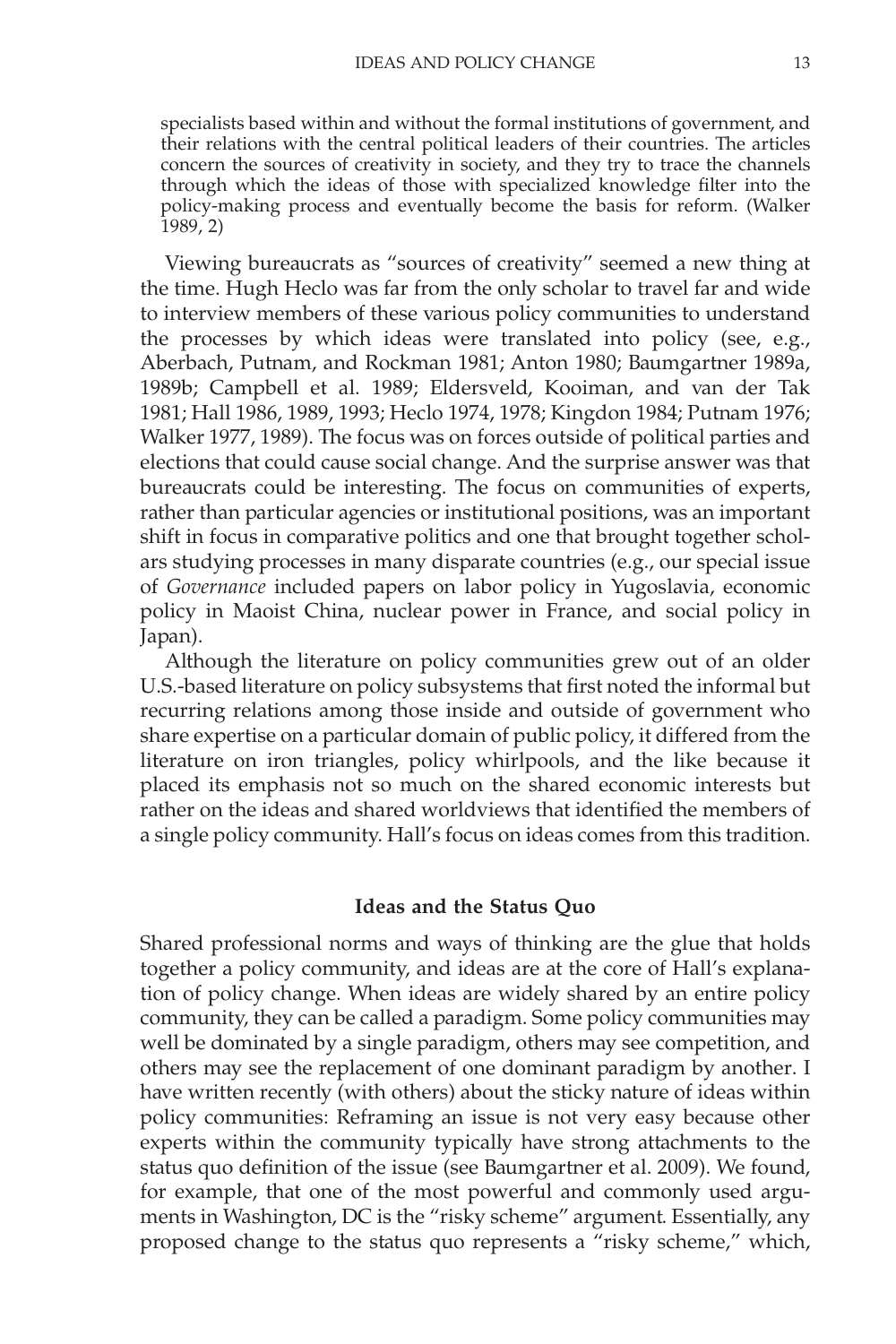while it may be well intentioned, risks upending a carefully constructed balancing act and may have far-reaching unintended consequences. Considering that most public policies are quite complicated and have diverse effects on a great number of constituencies, this is not a bad argument. Most changes will indeed create secondary consequences, all of which cannot accurately be predicted. So change is indeed risky. If the status quo policy is working reasonably well, and there are more pressing problems facing the country, it may well not be worth the risk. On the other hand, if a consensus emerges that the status quo is unacceptable, then suddenly the "risky scheme" argument may suddenly collapse.<sup>1</sup>

In our interview-based study of lobbying and policy change, we found that most cases of attempted policy change led to stalemate, but that when change occurred, it tended to be significant. We were so impressed with the power of shared understandings that we refer to the role of shared knowledge within policy communities as very similar to Ken Shepsle's (1979) concept of "structure-induced equilibrium" (Baumgartner et al. 2009, 47). Although Shepsle states that equilibrium outcomes may be due to institutional arrangements, we suggest that they could also be due to shared knowledge, or what Hall calls paradigms. Members of a policy community who spend their entire professional lives dealing with a particular area of public policy have a great store of knowledge about the history of the policy, what has been done, what experiments have failed, and what the underlying justifications for current policy are. Whether they agree with these or not, they generally expect them to be respected by other members of the community. So ideas matter, and perhaps much more so than has been reflected in the literature on policy change. Hall's article, of course, is one of the most important ones arguing exactly this point.

#### **Discrediting the Status Quo**

One of the most important ideas in politics is an emerging consensus that the status quo is unacceptable. Of course, such periods are rare. Normally, defenders of the status quo can argue that their policies, while perhaps not perfect, have stood the test of time and that, while some marginal adjustments may always be in order, any fundamental shift in the general orientation carries too many risks. Especially in areas as fundamental to the economy as monetary policy, such arguments carry great weight. However, events *do* sometimes align so that the vast majority of serious actors in the political system have to admit the obvious: The status quo may have no defense. For example, in face of the 2008 financial collapse in the United States and other Western countries, it was not credible to suggest that no changes were needed. The only question was how far reaching the policy changes would be. At best, defenders of the status quo can move to limit the damage in such situations.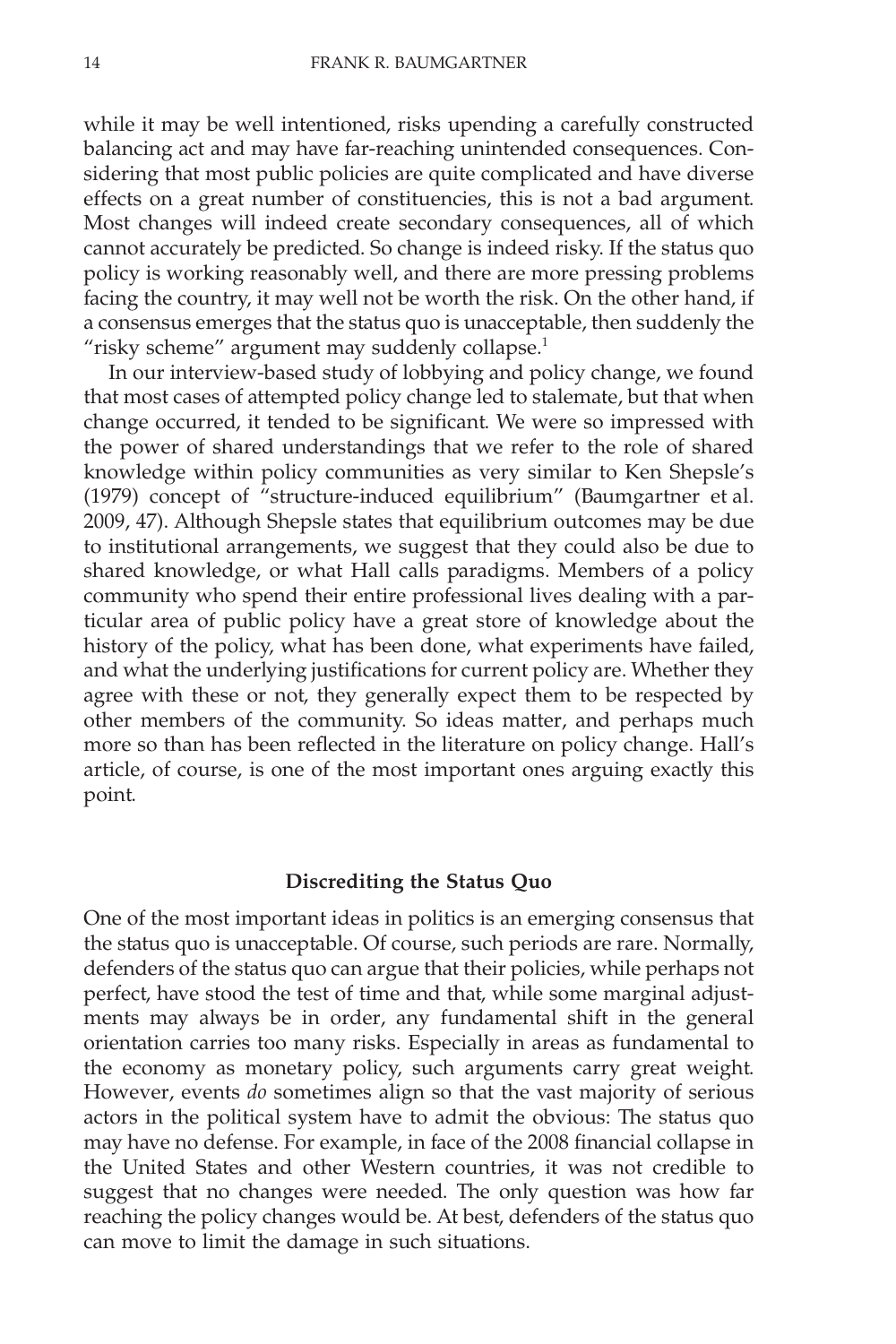An interesting but understudied dynamic in situations where incumbent regimes (be they governments, agencies, or policy communities surrounding any particular government policy) have lost credibility is the degree to which their authority is permanently weakened (or structural changes occur). Sometimes, there simply is no replacement, so the incompetent or the failed continue to exert their monopoly control merely by default. No one else is there to take over. Other times, rival groups are driven by an ambition to take control, but not necessarily by a radically different paradigmatic view. So a new leadership team replaces the old, but no serious policy change ensues. Another possibility is that a rival leadership group exists, but its views are so different that the incumbent group is able to stave them off by scare tactics. Even while admitting that they have failed, the incumbent group may argue that the rival group is so "irresponsible" and so threatening to other established interests that they avoid takeover. Finally, when the ideas that undergird an established policy subsystem by providing the intellectual justification for an entire set of policies are discredited, a rival group with strong but different intellectual justifications for a new set of policies may well take over. This is what Peter Hall describes in the case of British monetary policy. It is one of many possible scenarios of what may follow when an incumbent group of policymakers is discredited. However, it is worth noting that the presence of a crisis by no means suggests that a well-regarded and "ready for prime time" group of rivals is ready to implement a paradigmatic shift.

John Kingdon (1984) developed the concept of "windows of opportunity" in his discussion of agenda setting and policy change in U.S. politics. In thinking about the importance of events or developments that discredit the status quo, it helps to keep his formulation in mind. A window of opportunity does not necessarily create a change; it may be a necessary condition for a major push in a new direction, but it is not sufficient. Similarly, major policy change, what Hall refers to as "third-order" change, may require a serious degree of discredit to the status quo policy and to its protectors. Things that could produce such things include obvious policy failures or crises that occur "on the watch" of a set of incumbent policymakers. When the terrorist attacks of September 11, 2001 occurred, it was clear that major elements of U.S. intelligence had failed and that airport security procedures were insufficient. No one stepped forward to defend these policies, especially the private security firms that hired poorly paid and relatively ill-trained personnel to screen passengers in airports. The creation of the Transportation Security Administration was not particularly controversial in spite of the fact that it was a Republican administration creating a vast new public bureaucracy. So, it is clear that obvious policy failures can discredit the status quo, sometimes even to the level that the incumbents who benefit from or who implement the existing policy do not even mobilize to protect it, knowing that this is a hopeless cause.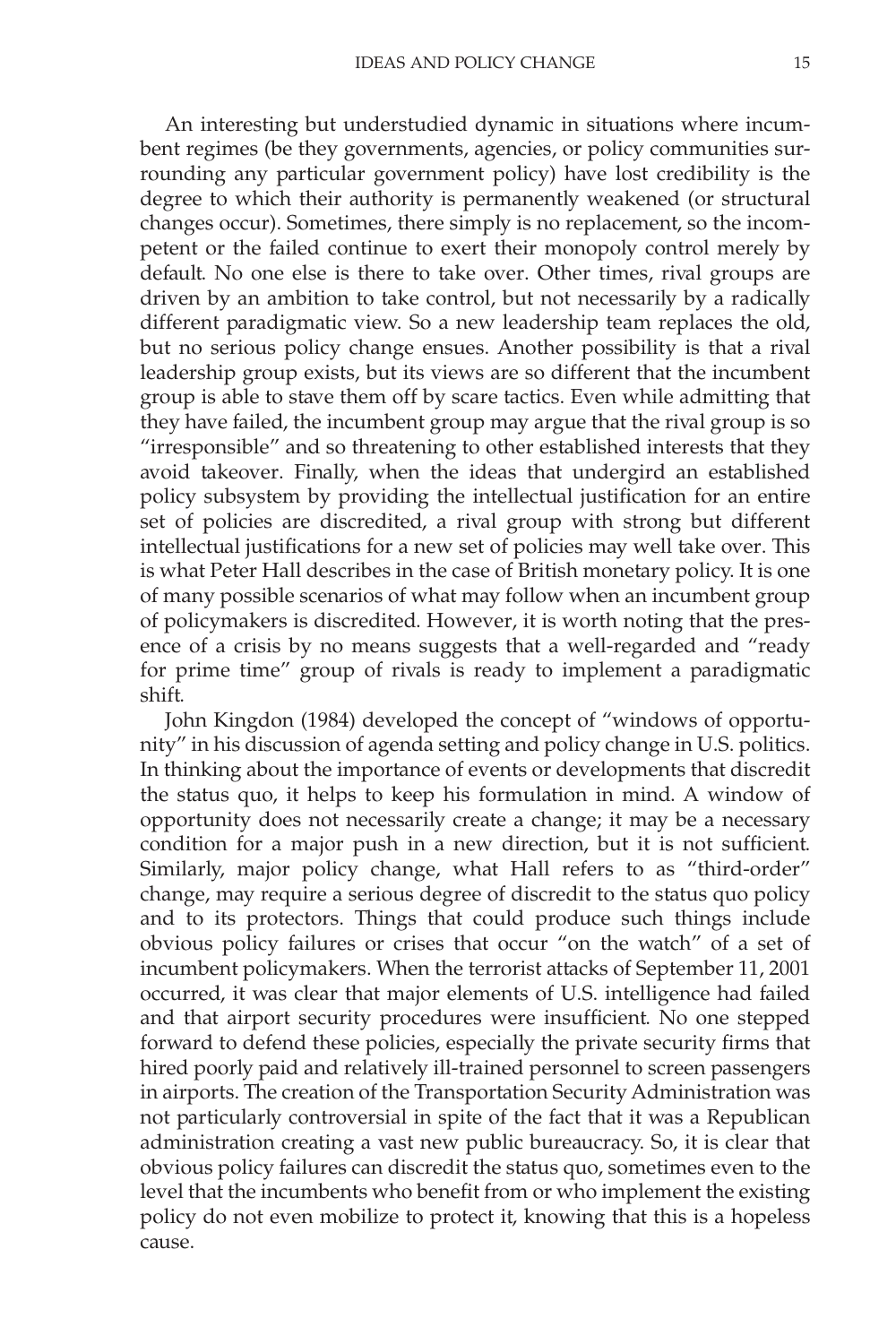Just as a policy failure or catastrophe does not necessarily guarantee that the policy incumbents will be tossed aside, a catastrophe is not the only way in which an incumbent group can be discredited. The ideas underlying a given policy regime or paradigm may be undermined by rival ideas in the absence of a crisis as well. This can occur within professional communities outside of the glare of newspaper coverage and political salience, as, for example, when an agency recruits over a generation a set of employees with economics rather than legal training. When this new cohort reaches a certain level of seniority and influence within the organization, leadership positions may suddenly be turned over from those with training *x* to those with the ascendant training, *y*.

Such a thing occurred in the Anti-Trust Division of the U.S. Department of Justice. Beginning in the early 1970s under the Nixon administration, greater numbers of economists were hired as opposed to lawyers. By the time of President Reagan's first term, these professionals within the agency had reached positions of influence and, aided by the new presidential appointments, were able to implement significant policy changes based, largely, on a different paradigmatic view. Of course, President Reagan had a different political view as well. However, the fact that these economists had a coherent and defensible intellectual justification for their stands played an important role as well (see Desveaux 1995; Eisner 1991; Kauper 1984).

Dan Carpenter (2001) has described the ascendance of bureaucratic power in his analysis of the Food and Drug Administration. Although the focus here has been on ideas, it is clear that institutions matter as well and that a powerful force for deference to the status quo is when an institution is able to establish what Carpenter calls "bureaucratic autonomy." As in the Baumgartner–Jones formulation, this is when the broader political system grants deference to a specialized agency. The prestige, deference, and autonomy of an institution, like the power of an idea, can vary over time, and is an important element of the power of the status quo.

Another route by which ideas can change is that professional norms may shift over time, eventually leading to important and widely accepted policy changes even in the absence of conflict and sometimes in the absence of visible debate. This has occurred several times in the field of psychiatry with regard to the best methods of treatment for the mentally ill. From the creation of vast state mental hospitals to the move in the 1960s to "deinstitutionalize" the mentally ill, there were crises, to be sure, but more important were shifting professional norms. No one is calling for the reestablishment of vast state hospitals or "insane asylums" even as people do question whether too many mentally ill are out on the streets with little care. Herbert Jacob (1988) describes a similar process with regard to the law surrounding divorce in the United States in the 1960s and 1970s. Without huge public discussion, and in the absence of a single focusing event, professional norms and expectations simply changed. The paradigmatic understanding that held together a policy simply evaporated. The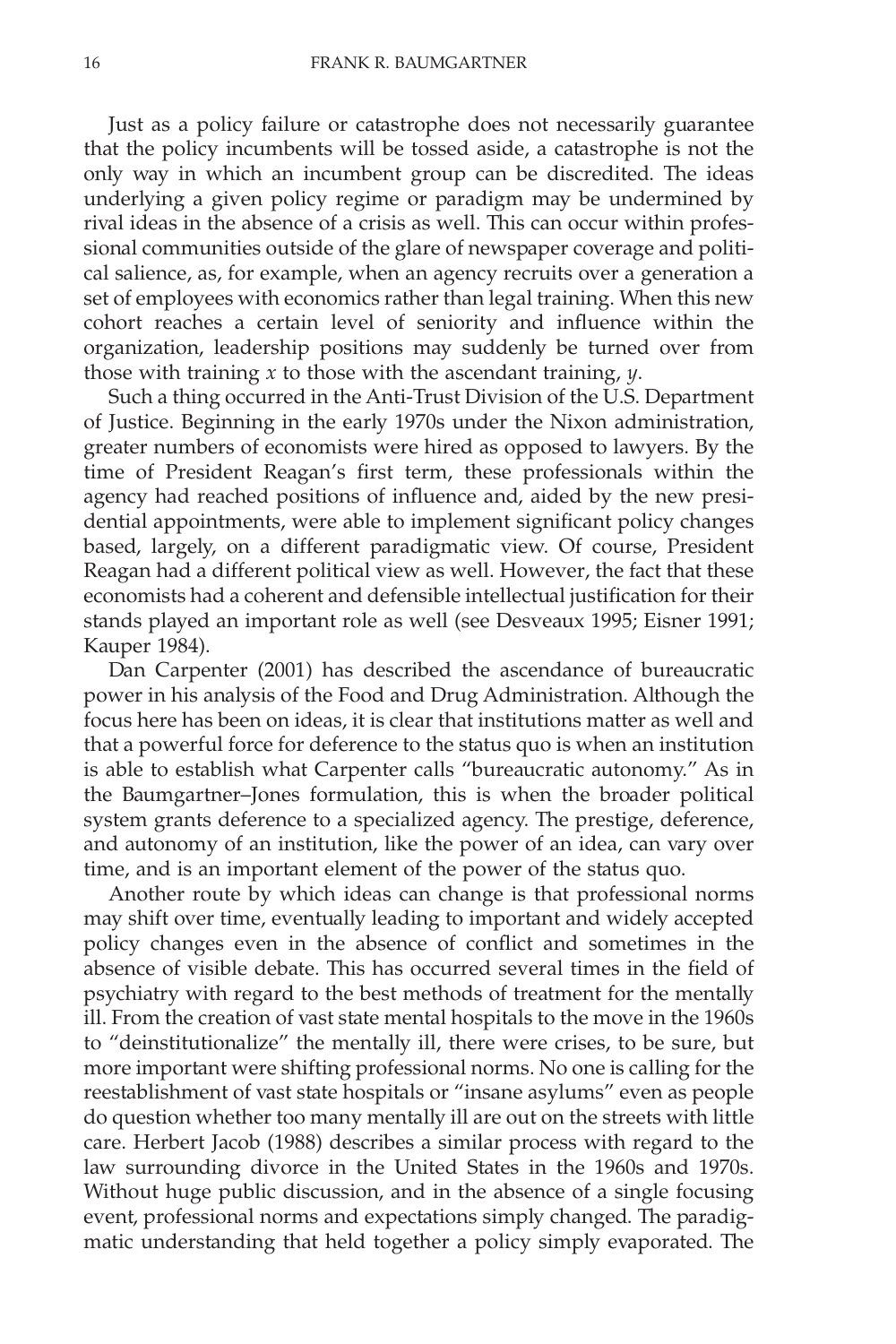policy changed because there was no longer a strong intellectual or cultural support to defend it from those who proposed change.

This short discussion is meant simply to note that an important element of the likelihood of policy change is the staying power of the status quo. The status quo and its defenders can be weakened for many reasons. If the status quo is strongly discredited at the same time as a powerful set of new ideas gains great credence, significant change may well occur. If similar pressures to change policy occur at a time when the status quo has not been discredited, change is less likely. The pressure for change may not be related to the power of the defenders of the status quo, so as in Kingdon's model of policy change we are dealing with events that come together with some degree of serendipity or random character.

We do not have a fully developed theory of the power of the status quo. In the Baumgartner–Jones approach, it would relate to the power of the underlying policy image as well as to the rules insulating the prevailing policy venue from attack. Both ideas and institutions come into play. Those defending the status quo are quick to question the "standing" or qualifications of those who criticize. And insiders, working from their own paradigmatic understandings of the policy in question, may discount new information that outsiders consider more alarming. Padgett's formulation of a parameter reflecting the power of the status quo as a distinct variable worth consideration has not been followed by any research on this topic. Hall's article clearly points to the fundamental importance of when the paradigm supporting a policy is replaced. And yet very few have focused on what makes the status quo powerful or the conditions under which it might be replaced. In this short section, I have certainly not provided any answers, but I hope to have pointed to some fruitful avenues of research.

# **Thinking about Policy Change**

Hall's 1993 article focused attention on the issue of ideas and policy paradigms. He used these to explain policy change and suggested that three levels of policy change relate to distinct processes. However, rather than assert a clean distinction among these three levels of policy change, the evidence I have presented about the common features of policy change in the U.S. budget at three different levels of aggregation suggests that perhaps a simpler set of ideas would perhaps carry as much water. Similarly, Padgett (1980, 1981) has addressed a completely different question with different techniques but comes to very similar conclusions. Perhaps the models have some fundamental characteristics in common and differ more in method and approach.

A key element that may help explain these similarities, poorly researched so far in the literature, is the degree of discredit to the status quo. Hall addresses this issue but does not delve into it in great detail. How could this be done? It would most likely involve interviews with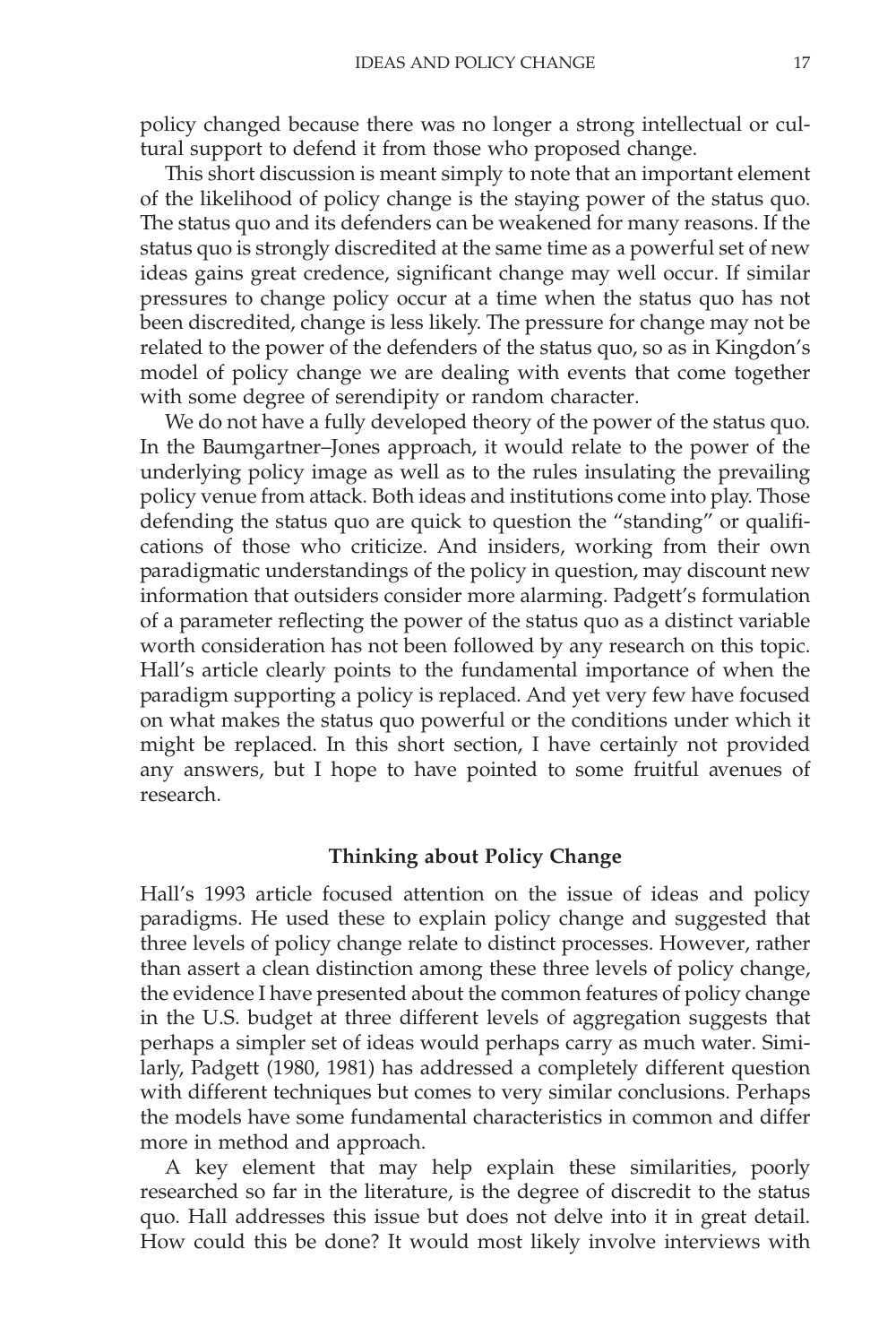those individual leaders or agencies who have controlled the policy and the ideas that have justified the previous policy. New ideas must be generated, of course, and several authors have focused on how this occurs. However, another part of the equation is what forces weaken the defenders of the status quo. These weaknesses may be minor, moderate, or fundamental, as Hall's levels of change analysis suggests. However, perhaps they are not matters of kind, but of degree.

One fundamental element for future research is to bring together two literatures and two research approaches that have for too long been treated as if members of different religious sects: quantitative and qualitative analysis. It is clear that interview-based research delving into the particulars of how policymakers interpret and make sense of the policy choices facing them is the most fruitful way to understand the degree to which the status quo may have been discredited. At the same time, larger empirical studies can hopefully be integrated into such research projects, for example, to provide a sampling frame from which more detailed qualitative studies can be chosen for greater focused research.

In any case, evidence strongly suggests that a single model of policy change can help explain the characteristic pattern of great power for the status quo in the vast majority of cases but its occasional upending. Delving into the details of how this occurs and the separate dynamics by which new ideas gain power, and old ones are discredited, seems fundamental. Although these are thought of as a single process, the separate dynamics by which they evolve over time may be the key to understanding the complex interrelations between ideas and policy change.

# **Acknowledgments**

Some of the data used here were originally collected by Frank R. Baumgartner and Bryan D. Jones, with the support of National Science Foundation (NSF) grant numbers SBR 9320922 and 0111611 and were distributed through the Department of Government at the University of Texas at Austin. Neither NSF nor the original collectors of the data bear any responsibility for the analysis reported here. I thank Bryan Jones, Jim Desveaux, Peter Hall, Alisdair Roberts, and Robert Cox for their comments and ideas.

#### **Note**

1. For more detailed discussion of the arguments that are most commonly used by defenders of the status quo and those seeking policy change across a sample of issues in U.S. politics, see Baumgartner et al. (2009). For a general model of decision making that discusses the distinction between how a problem is conceived (e.g., ideas) and what solutions (e.g., policies) are thus justified, see Jones and Baumgartner (2005).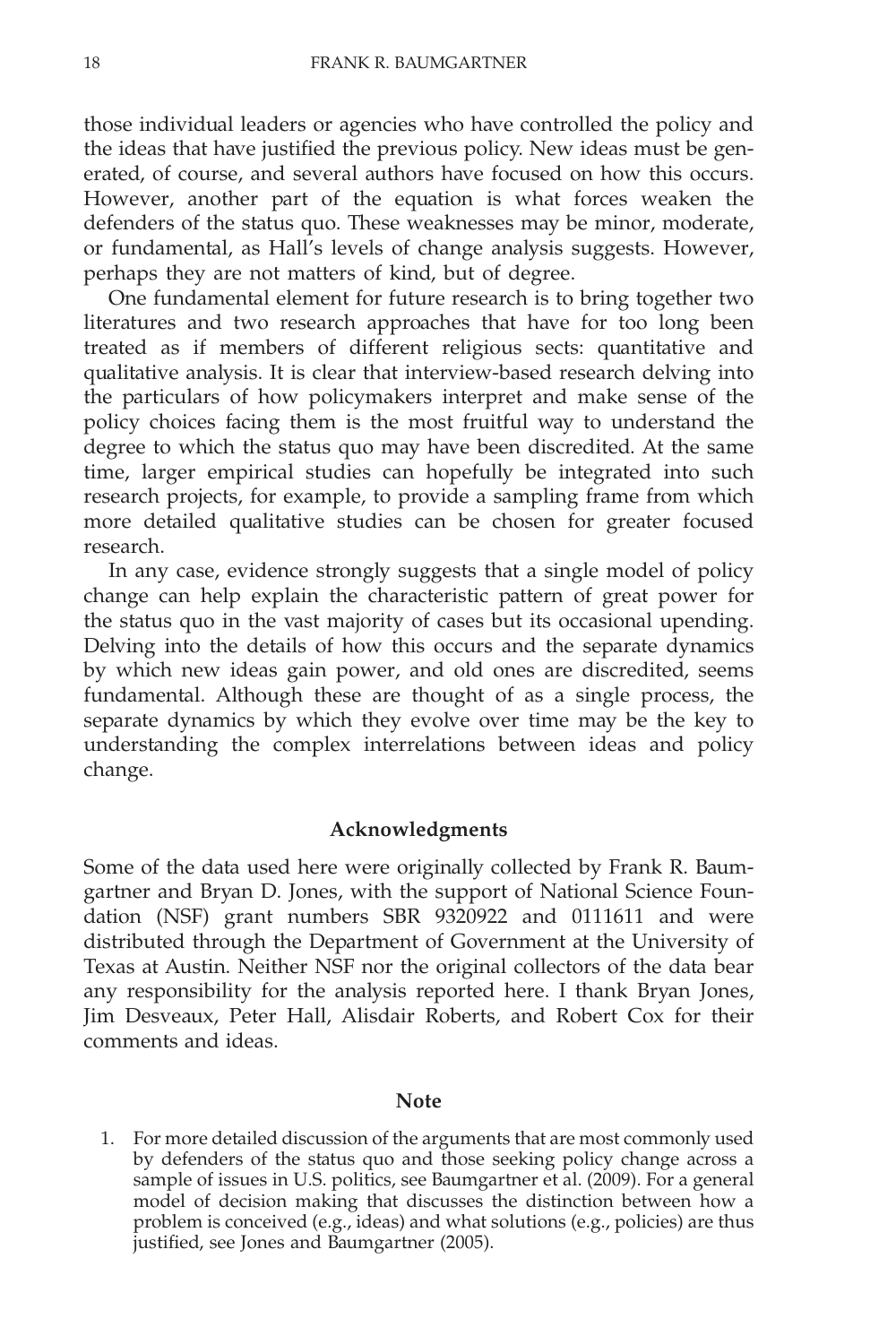## **References**

- Aberbach, Joel D., Robert D. Putnam, and Bert A. Rockman. 1981. *Bureaucrats and Politicians in Western Europe*. Cambridge, MA: Harvard University Press.
- Anton, Thomas J. 1980. *Administered Politics: Elite Political Culture in Sweden*. Boston: Martinus Nijhoff.
- Bak, Per. 1996. *How Nature Works: The Science of Self-Organized Criticality*. New York: Copernicus.
- Barabasi, Albert-Laszlo. 2005. *Linked*. New York: Penguin.
- Baumgartner, Frank R. 1989a. *Conflict and Rhetoric in French Policymaking*. Pittsburgh, PA: University of Pittsburgh Press.
- -. 1989b. "Independent and Politicized Policy Communities: Education and Nuclear Energy in France and the United States." *Governance* 2 (1): 42–66.
- Baumgartner, Frank R., Jeffrey M. Berry, Marie Hojnacki, David C. Kimball, and Beth L. Leech. 2009. *Lobbying and Policy Change: Who Wins, Who Loses, and Why*. Chicago: University of Chicago Press.
- Baumgartner, Frank R., and Bryan D. Jones. 1991. "Agenda Dynamics and Policy Subsystems." *Journal of Politics* 53 (November): 1044–1074.
	- ———. 1993. *Agendas and Instability in American Politics*. Chicago: University of Chicago Press.
- Campbell, John Creighton, Mark A. Baskin, Frank R. Baumgartner, and Nina P. Halpern. 1989. "Afterword on Policy Communities: A Framework for Comparative Research." *Governance* 2 (1): 86–95.
- Carpenter, Daniel P. 2001. *The Forging of Bureaucratic Autonomy: Reputations, Networks, and Policy Innovation in Executive Agencies, 1862–1928*. Princeton, NJ: Princeton University Press.
- Desveaux, James A. 1995. *Designing Bureaucracies: Institutional Capacity and Large-Scale Problem Solving*. Stanford, CA: Stanford University Press.
- Eisner, Marc Allen. 1991. *Antitrust and the Triumph of Economics: Institutions, Expertise & Policy Change*. Chapel Hill: University of North Carolina Press.
- Eldersveld, Samuel J., Jan Kooiman, and Theo van der Tak. 1981. *Elite Images of Dutch Politics: Accommodation and Conflict*. Ann Arbor: University of Michigan Press.
- Hall, Peter A. 1986. *Governing the Economy: The Politics of State Intervention in Britain and France*. New York: Oxford University Press.
- ———, ed. 1989. *The Political Power of Economic Ideas: Keynesianism across Nations*. Princeton, NJ: Princeton University Press.
- ———. 1993. "Policy Paradigms, Social Learning, and the State: The Case of Economic Policymaking in Britain." *Comparative Politics* 25: 275–296.
- Heclo, Hugh. 1974. *Modern Social Policies in Britain and Sweden: From Relief to Income Maintenance*. New Haven, CT: Yale University Press.
	- ———. 1978. "Issue Networks and the Executive Establishment." In *The New American Political System*, ed. Anthony King. Washington, DC: American Enterprise Institute.
- Jacob, Herbert. 1988. *Silent Revolution: The Transformation of Divorce Law in the United States*. Chicago: The University of Chicago Press.
- Jones, Bryan D., and Frank R. Baumgartner. 2005. *The Politics of Attention: How Government Prioritizes Problems*. Chicago: University of Chicago Press.
- Jones, Bryan D., Frank R. Baumgartner, Christian Breunig, Christopher Wlezien, Stuart Soroka, Martial Foucault, Abel François et al. 2009. "A General Empirical Law for Public Budgets: A Comparative Analysis." *American Journal of Political Science* 53 (4): 855–873.
- Kauper, Thomas E. 1984. "The Role of Economic Analysis in the Antitrust Division before and after the Establishment of the Economic Policy Office: A Lawyer's View." *Antitrust Bulletin* 29 (Spring): 111–132.